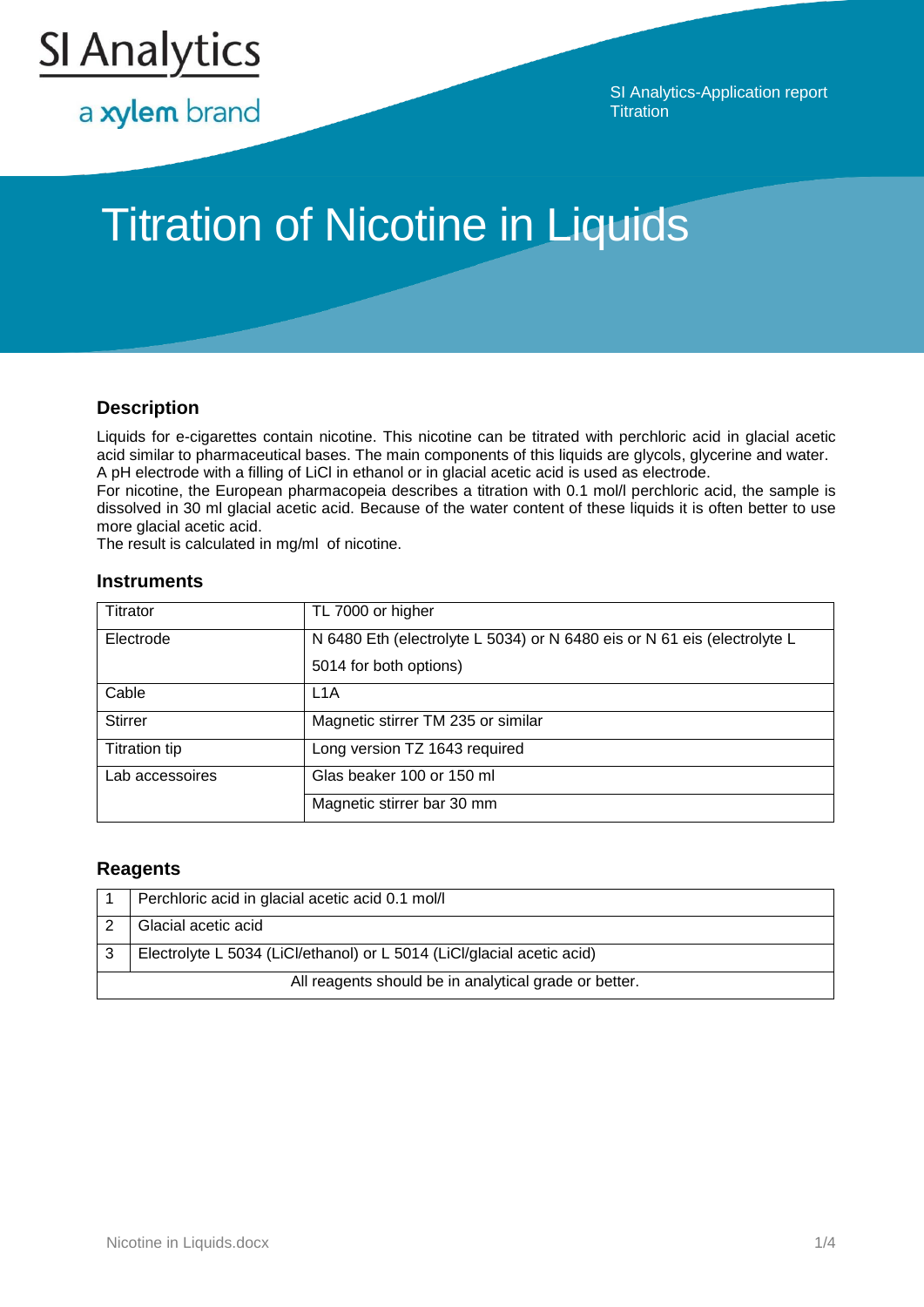## **Titration procedure**

#### **Reagents**

The titer determination of the  $HClO<sub>4</sub>$  solution is carried out as described in the application report "Titer determination of Perchloric acid in glacial acetic acid".

#### **Cleaning and storage of the electrode**

Use Ethanol or Iso propyl alcohol for cleaning the electrode. For storage use the same electrolyte solution used in the electrode, L 5034 (N6480 eth) or L 5014 (N 6480 eis / N 61 eis).

#### **Sample preparation**

The sample is placed in a beaker and filled up to 30 - 60 ml with glacial acetic acid. Then it is titrated with HClO<sub>4</sub> 0.1 mol  $/$  l. The amount of nicotine should be 20 – 60mg for each titration.

The density of the perchloric acid in glacial acetic acid depends strongly on the temperature. It is recommended to measure and document the temperature at which the titration was carried out. The temperature at the titer determination should be identical to the temperature at the sample titration. If the temperature is different, the volume can be corrected according to the European pharmacopeia:

$$
EQ_{corr} = EQ1 * (1 + (T_1 - T_2) * 0.0011
$$

| EQ1                | Consumption of titrant at first Equivalence |  |
|--------------------|---------------------------------------------|--|
|                    | point                                       |  |
| EQ <sub>corr</sub> | Corrected Volume of titrant                 |  |
| $\mathbf{I}$       | Temperature at titer determination          |  |
| I۰                 | Temperature at sample titration             |  |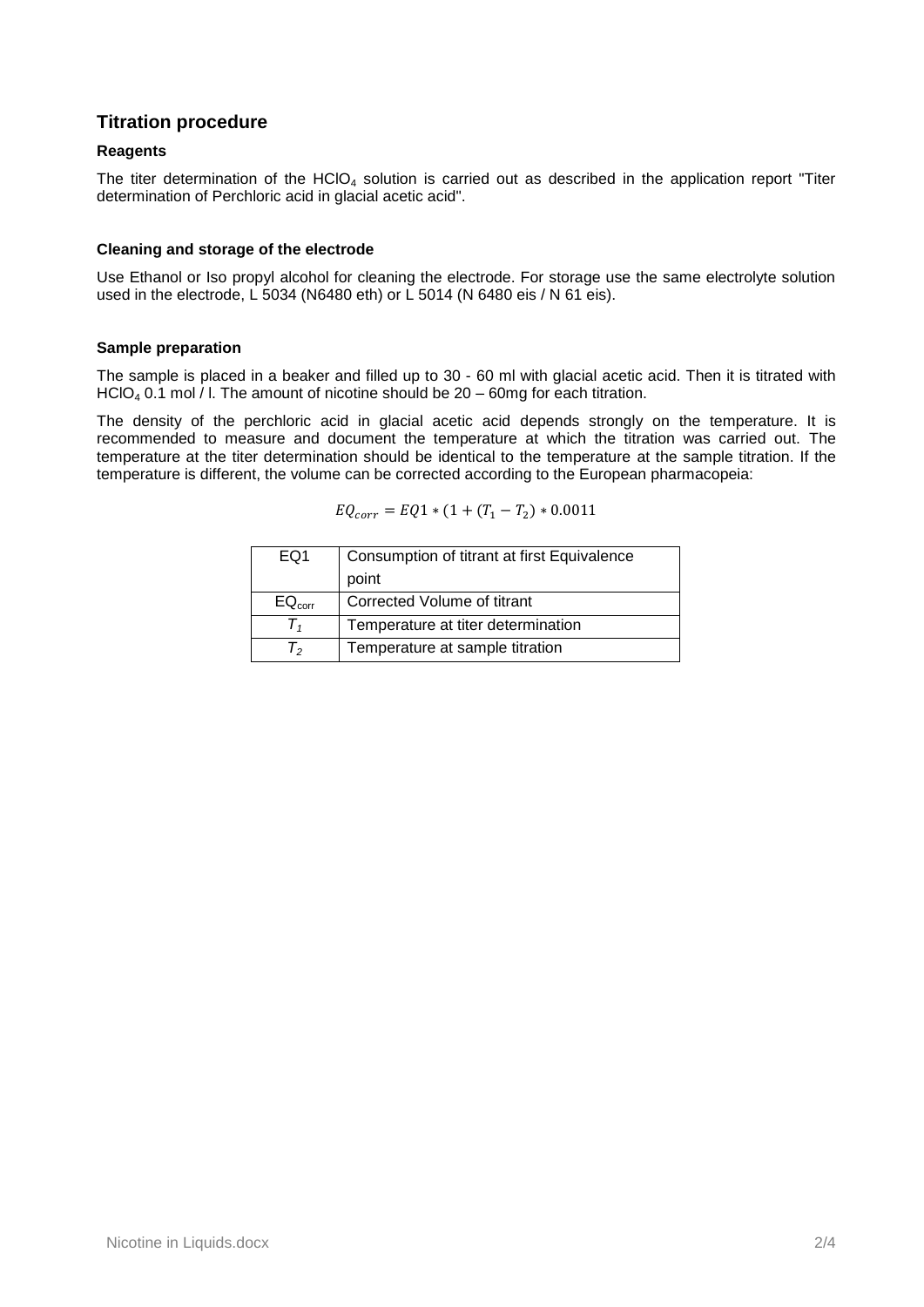## **Titration parameter**

**Sample titration**



| Default method          |                     |                            |                 |
|-------------------------|---------------------|----------------------------|-----------------|
| Method type             | Automatic titration |                            |                 |
| Modus                   | Dynamic             |                            |                 |
| Measured value          | mV                  |                            |                 |
| Measuring speed / drift | User defined        | Minimum holding time       | 4s              |
|                         |                     | Maximum holding time       | 20 <sub>s</sub> |
|                         |                     | Measuring time             | 3s              |
|                         |                     | drift                      | 10 mV/min       |
| Initial waiting time    | 0 <sub>s</sub>      |                            |                 |
| Dynamic                 | average             | Max step size              | $1.0$ ml        |
|                         |                     | Slope max ml               | 10              |
|                         |                     | Min. step size             | $0.02$ ml       |
|                         |                     | Slope min. ml              | 120             |
| Damping                 | Average             | <b>Titration direction</b> | increase        |
| Pretitration            | off                 | Delay time                 | 0 <sub>s</sub>  |
| End value               | off                 |                            |                 |
| EQ                      | On(1)               | Slope value                | 300             |
| Max. titration volume   | 20 ml               |                            |                 |
| Dosing speed            | 100%                | Filling speed              | 30 <sub>s</sub> |